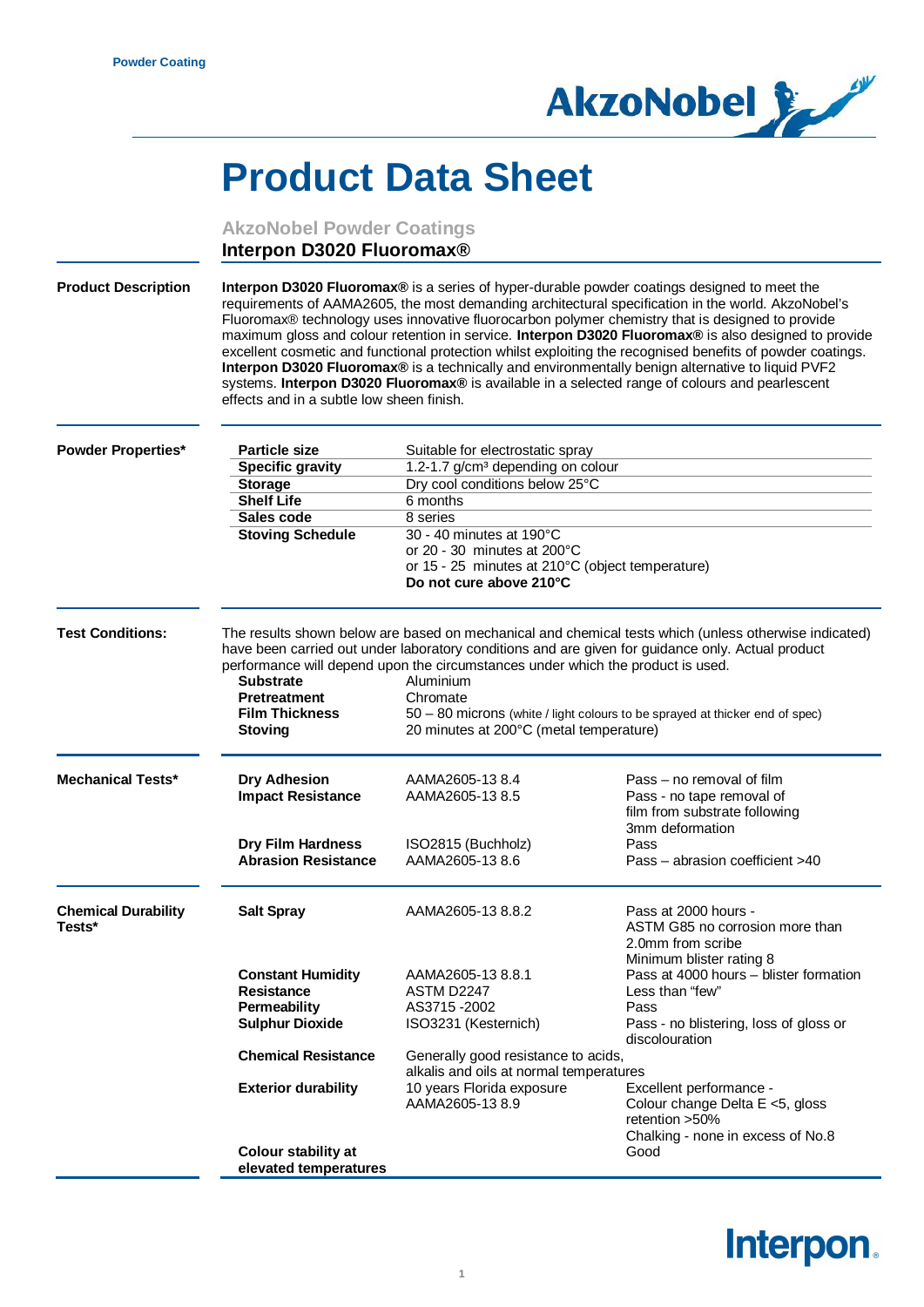## **Interpon D3020 Fluoromax®**

| <b>Pre-treatment</b>                                                                                                                                                                                                                                                                                                                                                                                                                                                                                                                                                                                                                                                                                                                                                                                                                                                                                                                                                                                                                                                                                                             | For maximum protection it is essential to pre-treat components prior to the application of <b>Interpon</b><br>D3020 Fluoromax® in accordance with the Interpon D Approved Applicator Manual. Aluminium<br>components must receive a full multi-stage chromate conversion coating or suitable chrome-free pre-<br>treatment to clean and condition the substrate. Detailed advice should be sought from the pre-treatment<br>supplier. |                                                                                                                                                                          |  |  |
|----------------------------------------------------------------------------------------------------------------------------------------------------------------------------------------------------------------------------------------------------------------------------------------------------------------------------------------------------------------------------------------------------------------------------------------------------------------------------------------------------------------------------------------------------------------------------------------------------------------------------------------------------------------------------------------------------------------------------------------------------------------------------------------------------------------------------------------------------------------------------------------------------------------------------------------------------------------------------------------------------------------------------------------------------------------------------------------------------------------------------------|---------------------------------------------------------------------------------------------------------------------------------------------------------------------------------------------------------------------------------------------------------------------------------------------------------------------------------------------------------------------------------------------------------------------------------------|--------------------------------------------------------------------------------------------------------------------------------------------------------------------------|--|--|
| <b>Application -</b><br>General                                                                                                                                                                                                                                                                                                                                                                                                                                                                                                                                                                                                                                                                                                                                                                                                                                                                                                                                                                                                                                                                                                  | <b>Interpon D3020 Fluoromax</b> ® can be applied by manual or automatic electrostatic spray equipment.<br>For solid shades, unused powder can be reclaimed using suitable equipment and recycled through the<br>coating system. For mixed colours and certain special finishes, advice must be sought from Akzo Nobel<br>as to the suitability or otherwise of the product for recycling.                                             |                                                                                                                                                                          |  |  |
|                                                                                                                                                                                                                                                                                                                                                                                                                                                                                                                                                                                                                                                                                                                                                                                                                                                                                                                                                                                                                                                                                                                                  | Interpon D3020 Fluoromax® is slightly incompatible with other powder coatings. It is therefore<br>recommended to thoroughly clean the entire coating line prior to and after the powder application.<br>Interpon D3020 Fluoromax® releases a blocking agent during the curing process. This blocking agent<br>will cause slight fuming and requires increased levels of oven venting.                                                 |                                                                                                                                                                          |  |  |
|                                                                                                                                                                                                                                                                                                                                                                                                                                                                                                                                                                                                                                                                                                                                                                                                                                                                                                                                                                                                                                                                                                                                  |                                                                                                                                                                                                                                                                                                                                                                                                                                       |                                                                                                                                                                          |  |  |
|                                                                                                                                                                                                                                                                                                                                                                                                                                                                                                                                                                                                                                                                                                                                                                                                                                                                                                                                                                                                                                                                                                                                  | Interpon D3020 Fluoromax® is based on fluorocarbon polymer chemistry hence it will not charge<br>through conventional PTFE based tribo systems. Please contact AkzoNobel or consult with your<br>equipment supplier for alternatives.                                                                                                                                                                                                 |                                                                                                                                                                          |  |  |
|                                                                                                                                                                                                                                                                                                                                                                                                                                                                                                                                                                                                                                                                                                                                                                                                                                                                                                                                                                                                                                                                                                                                  | <b>Application -</b><br>Cleanup                                                                                                                                                                                                                                                                                                                                                                                                       | Below are some recommendations for minimising the risk of cross contamination of Interpon D3020<br>Fluoromax® with powders based on other chemistries such as polyester: |  |  |
| If possible, use a dedicated spray to waste booth if not reclaiming.<br>Ensure thorough cleaning of spray booth, duct work, cyclone (if within system) and all powder<br>application equipment (guns, hoses, pumps, hoppers, etc) before and after applying D3020<br>powders.<br>Clean wet rags should be used for a final wipe down on the inside of the booth and feed<br>hopper.<br>When returning to application of polyester powders after a D3020 run, shoot foam blocks<br>through hoses and flush guns with next powder to remove any traces of fluorocarbon, and<br>spray this powder to waste before reclaiming.<br>If reclaiming powder after D3020 run, check reclaim powder for contamination before reuse.<br>Where possible isolate the application of D3020 from other production eg. use at weekends or<br>on night shift when no other production is taking place.<br>Operators should wear dedicated protective clothes for D3020 application. At other times,<br>these should be stored in sealed containers.<br>Interpon D3020 can be stored along with other powder so long as it is in sealed containers. |                                                                                                                                                                                                                                                                                                                                                                                                                                       |                                                                                                                                                                          |  |  |
|                                                                                                                                                                                                                                                                                                                                                                                                                                                                                                                                                                                                                                                                                                                                                                                                                                                                                                                                                                                                                                                                                                                                  |                                                                                                                                                                                                                                                                                                                                                                                                                                       |                                                                                                                                                                          |  |  |

686 Rosebank Road 51 McIntyre Road Avondale Auckland 1007 Sunshine Victoria 3020 New Zealand Australia<br>
Ph: 0800 150 527 Ph: 1800 Ph: 0800 150 527 Ph: 1800 630 516<br>Fax: 0800 809 679 Fax: 1800 650 786 Email: [salesnz@interpon.com](mailto:salesnz@interpon.com) Email: salesoz@interpon.com Web: [www.interpon.co.nz](http://www.interpon.co.nz/) Web: www.interpon.com.au

AkzoNobel Coatings Ltd AkzoNobel Pty Limited Fax: 1800 650 786

**Copyright © 2014 Akzo Nobel Powder Coatings Ltd. Interpon is a registered trademark of AkzoNobel Interpon D3020 Fluoromax® - Issue #004 Issued: May 2017**